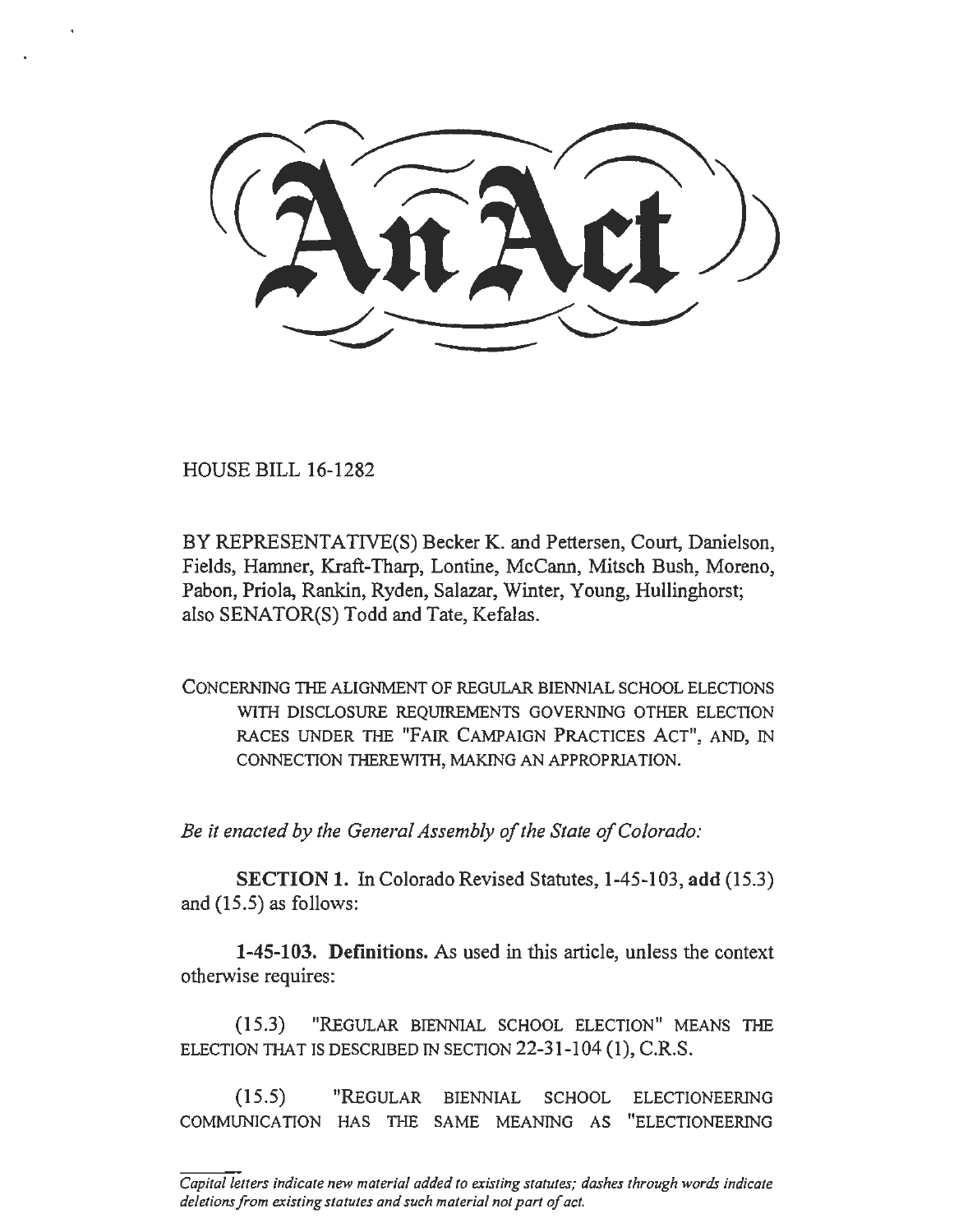COMMUNICATION" AS DEFINED IN SECTION  $2(7)$  OF ARTICLE XXVIII OF THE STATE CONSTITUTION; EXCEPT THAT, FOR PURPOSE OF THE DEFINITION OF REGULAR BIENNIAL SCHOOL ELECTIONEERING COMMUNICATION ONLY, "CANDIDATE" AS REFERENCED IN SECTION  $2(7)$  (a) (I) OF SAID ARTICLE MEANS A CANDIDA TE IN A REGULAR BIENNIAL SCHOOL ELECTION AND THE REQUIREMENTS SPECIFIED IN SECTION 2 (7) (a) (II) MEAN A COMMUNICATION THAT IS BROADCAST, PRINTED, MAILED, DELIVERED, OR DISTRIBUTED WITHIN SIXTY DAYS BEFORE A REGULAR BIENNIAL SCHOOL ELECTION. EXCEPT AS OTHERWISE SPECIFIED IN THIS SUBSECTION (15.5), THE DEFINITION OF "REGULAR BIENNIAL SCHOOL ELECTIONEERING COMMUN1CA TION" IS THE SAME AS THAT OF "ELECTIONEERING COMMUNICATION".

SECTION 2. In Colorado Revised Statutes, 1-45-107 .5, amend ( 4) (c) and (6) as follows:

1-45-107.5. Independent expenditures - restrictions on foreign corporations - registration - disclosure - disclaimer requirements. (4) (c) The information required to be disclosed pursuant to paragraph (a) of this subsection (4) shall MUST be reported in accordance with the schedule specified in section 1-45-108 (2) for political committees; except that any person making an independent expenditure in excess of one thousand dollars within thirty days before a primary, or general, OR REGULAR BIENNIAL SCHOOL election shall provide such report within forty-eight hours after obligating moneys for the independent expenditure.

( 6) Any person that expends an aggregate amount in excess of one thousand dollars on an independent expenditure in any one calendar year shall deliver written notice to the appropriate officer that shall list with specificity the name of the candidate whom the independent expenditure is intended to support or oppose. Where the independent expenditure is made within thirty days before a primary, or general, OR REGULAR BIENNIAL SCHOOL election, the notice required by this subsection (6) shall MUST be delivered within forty-eight hours after the person obligates moneys for the independent expenditure.

SECTION 3. In Colorado Revised Statutes, 1-45-108, amend (1) (a) (III), (2) (a) (I) introductory portion, (2) (a) (III), and (2.5); and add (2) (a) (V) as follows: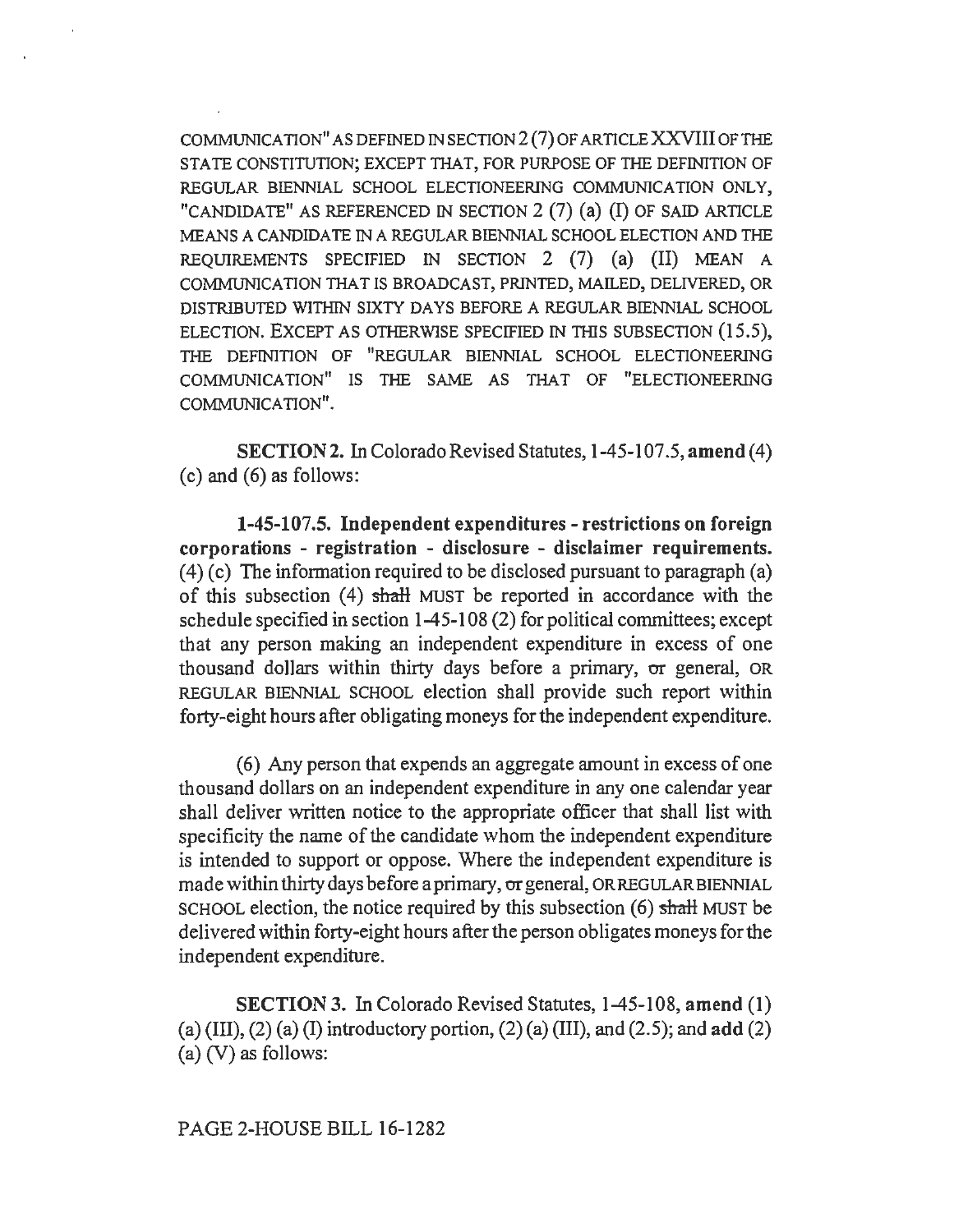**1-45-108. Disclosure - definition.** (I) (a) (ill) Any person who expends one thousand dollars or more per calendar year on electioneering communications OR REGULAR BIENNIAL SCHOOL ELECTIONEERING COMMUNICATIONS shall report to the secretary of state, in accordance with the disclosure required by this section, the amount expended on the communications and the name and address of any person that contributes more than two hundred fifty dollars per year to the person expending one thousand dollars or more on the communications. If the person making a contribution of more than two hundred fifty dollars is a natural person, the disclosure required by this section shalt MUST also include the person's occupation and employer.

(2) (a) (I) Except as provided in SUBPARAGRAPH (V) OF THIS PARAGRAPH (a) AND subsections (2.5), (2.7), and (6) of this section, such reports that are required to be filed with the secretary of state shall MUST be filed:

(Ill) For purposes of this section, "election year" means every even-numbered year for political parties and political committees and each year in which the particular candidate committee's candidate, or issue committee's issue, appears on the ballot, INCLUDING A REGULAR BIENNIAL SCHOOL ELECTION; and "major election" means the election that decides an issue committee's issue, and the election that elects a person to the public office sought by the candidate committee's candidate, AND A REGULAR BIENNIAL SCHOOL ELECTION.

(V) ANY POLITICAL COMMITTEE, SMALL DONOR COMMITTEE, INDEPENDENT EXPENDITURE COMMITTEE, OR POLITICAL ORGANIZATION THAT IS PARTICIPATING IN A REGULAR BIENNIAL SCHOOL ELECTION SHALL FILE ITS DISCLOSURE REPORTS IN ACCORDANCE WITH THE FILING SCHEDULE SPECIFIED IN SUB-SUBPARAGRAPHS (C) TO (E) OF SUBPARAGRAPH (I) OF THIS PARAGRAPH (a) AS OF THE DATE THE COMMITTEE OR ORGANIZATION, AS APPLICABLE, MAKES AN EXPENDITURE OR UNDERTAKES SPENDING IN CONNECTION WITH THAT ELECTION.

(2.5) In addition to any report required to be filed with the secretary of state or municipal clerk under this section, all candidate committees, political committees, issue committees, and political parties shall file a report with the secretary of state of any contribution of one thousand dollars or more at any time within thirty days preceding the date of the

## PAGE 3-HOUSE BILL 16-1282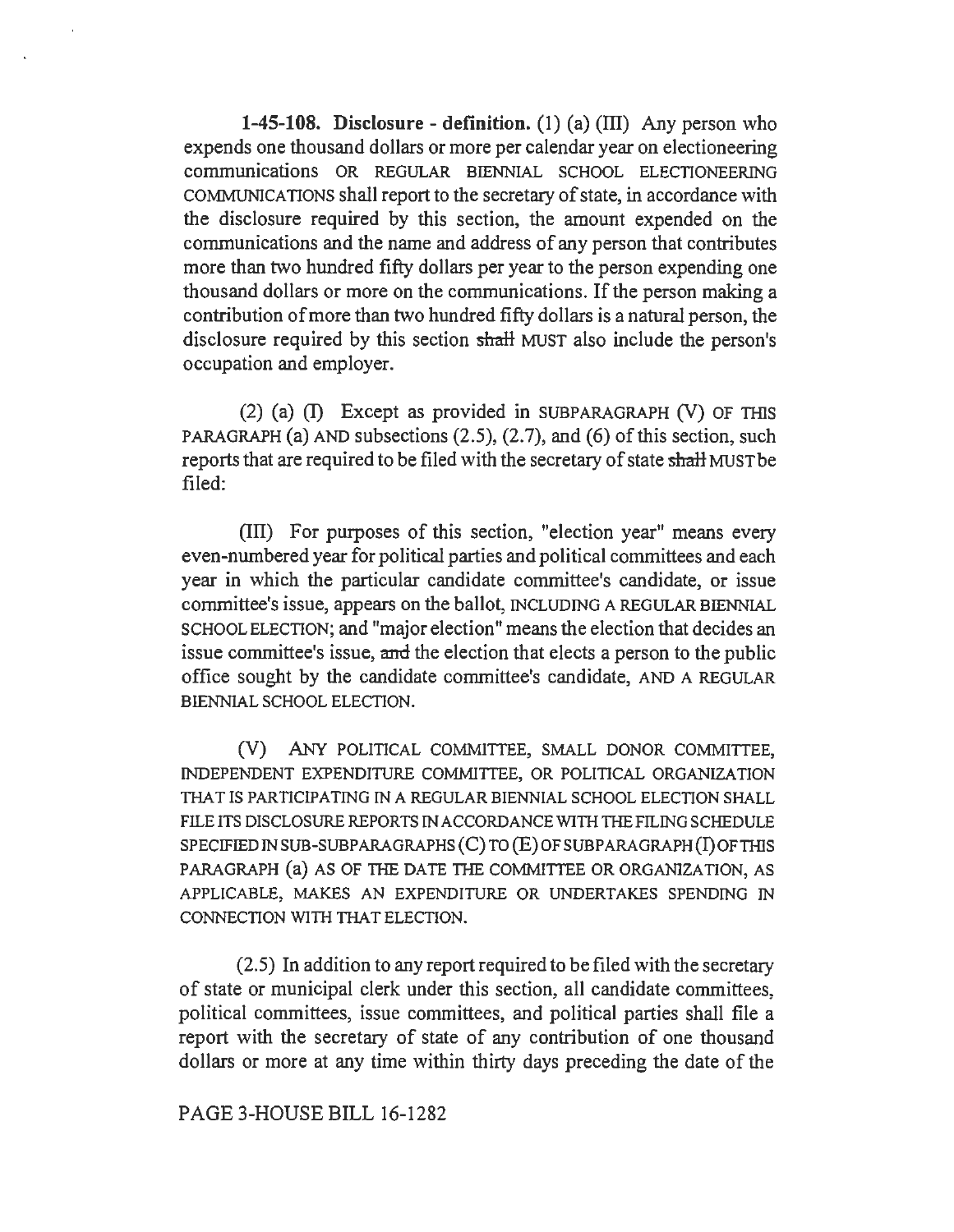primary election, or general election, OR REGULAR BIENNIAL SCHOOL ELECTION. This report shall be filed with the secretary of state no later than twenty-four hours after receipt of said contribution.

SECTION 4. Appropriation. For the 2016-17 state fiscal year, \$5,047 is appropriated to the department of state. This appropriation is from the department of state cash fund created in section 24-21-104 (3) (b), C.R.S. To implement this act, the department may use this appropriation for personal services related to information technology services.

SECTION 5. Act subject to petition - effective date applicability. (1) This act takes effect at 12:01 a.m. on the day following the expiration of the ninety-day period after final adjournment of the general assembly (August 10, 2016, if adjournment sine die is on May 11,  $2016$ ; except that, if a referendum petition is filed pursuant to section 1(3) of article V of the state constitution against this act or an item, section, or part of this act within such period, then the act, item, section, or part will not take effect unless approved by the people at the general election to be held in November 2016 and, in such case, will take effect on the date of the official declaration of the vote thereon by the governor.

(2) This act applies to the portion of any election cycle or for the portion of the calendar year remaining after the effective date of this act